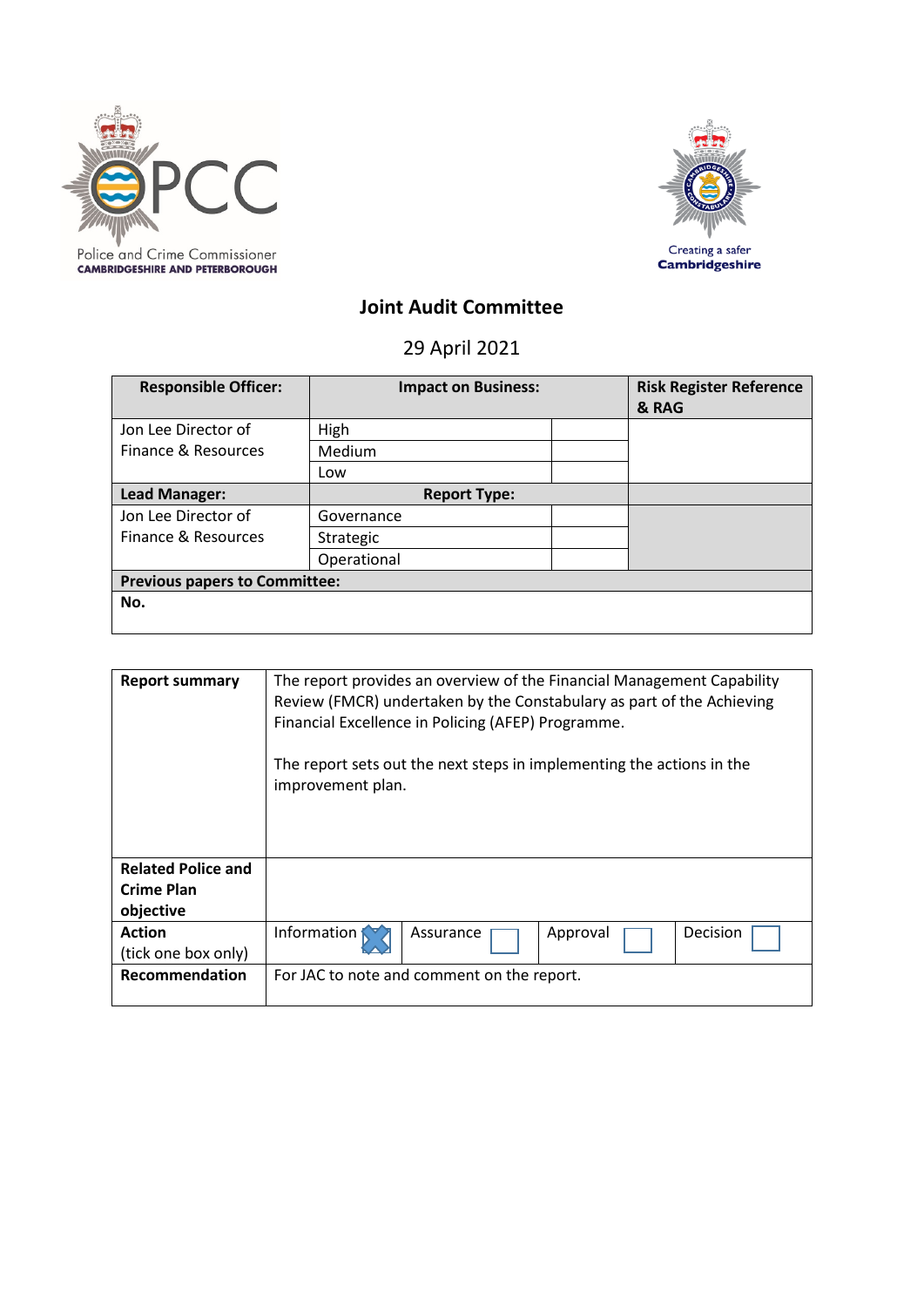# **1. Purpose**

- 1.1 This report provides an overview of the Financial Management Capability Review (FMCR) that Cambridgeshire Constabulary had undertaken as part of the CIPFA Achieving Finance Excellence in Policing (AFEP) Programme. The FMCR process results in a rating and an improvement plan with a view to move to the next grading.
- 1.2 The report also sets out the next steps in implementing the actions within the improvement plan which the Chief Officer Team endorse and will deliver.
- 1.3 The Joint Audit Committee is asked to note and comment on the report.

# **2. Background**

- 2.1 CIPFA (the Chartered Institute of Public Finance and Accountancy) have in place a national programme called Achieving Finance Excellence in Policing (AFEP) which has been developed with forces through the NPCC Finance Coordination Committee. This programme provides online resources, statistics and benchmarking, policy guidance, access to some training, an asset management health check and the FMCR. This report focuses on the latter which can be undertaken by way of self-assessment or by a more formal and independent review by CIPFA. Cambridgeshire opted for the CIPFA review to provide the rigour and independence in assessing the financial arrangements within the Force.
- 2.2 As defined by CIPFA, the FMCR is an independent 'as-is' assessment of a force's capability to effectively manage its current finances, internal process and operations, as well as how it plans future financial management. Key outputs include identification of areas of best practice and areas for improvement. The process is repeated in 12 months' time to review progress made and provide an updated report on the full FMCR.
- 2.3 The FMCR focuses on two areas:
	- 1) **A financial resilience review**  an assessment of the financial sustainability of an organisation and its ability to withstand financial shock; and
	- 2) **A financial management review**  an assessment against best practice and other organisations who have also been reviewed using the FM model to identify issues and create an improvement plan that can be tracked.
- 2.4 The FMCR fieldwork for Cambridgeshire police was conducted in April and May 2020. CIPFA examined the following data:
	- Electronic survey 74% overall response rate (31 out of 42).
	- One-to-one interviews 27 interviewees from the Constabulary and other key stakeholders.
	- Document review the documents covered: background information, such as the annual report; organisational structure and governance arrangements; the MTFS and other plans and strategies; the financial management framework and monitoring arrangements; inspection, audit and risk management; HR policies, staff surveys and other documents.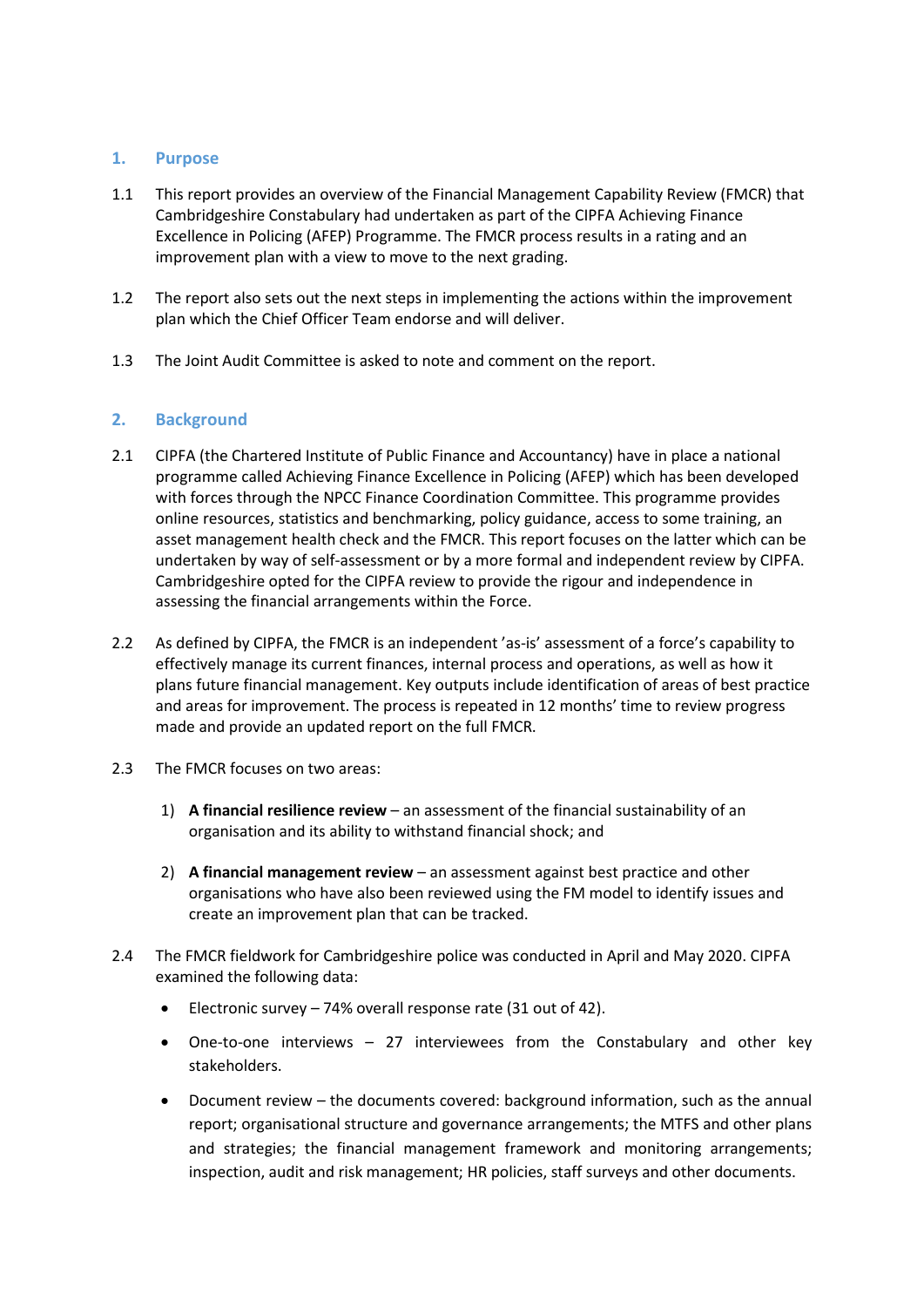### **3. Outcome of the FMCR**

3.1 The key headlines from the CIPFA review are set out in this section.

### **Financial Resilience Review**

#### 3.2 **Medium Term Financial Strategy (MTFS)**

The longer term sustainability of Cambridgeshire Police's financial position is dependent on addressing the escalating budget gap (from £2.8 million in 2021-22 to £7.8 million in 2023-24) set out in its MTFS.

Most of the savings required have yet to be identified. Together with potential slippage in savings already built into the 2020-21 budget, there is little flexibility for any additional unforeseen financial challenges.

#### 3.3 **Reliance on Central Funding**

Cambridgeshire's dependency on central government funding is below average for UK police forces at 58% compared to an average of 65%.

This makes Cambridgeshire less vulnerable to reductions in government funding than the majority of other forces, albeit only marginally.

The police precept was increased in line with the maximum allowable in 2019/20 and in 2020/21 thereby maximising the contribution from local funding.

#### 3.4 **Reserves**

Cambridgeshire maintains a healthy General Reserve and there is no plan to use reserves to close the budget gap over the period of the MTFS.

However, any slippage in the achievement of planned savings or failure to identify the savings yet to be identified that are required to close the budget gap would imply a depletion in reserves to mitigate any shortfall. The Director of Finance & Resources confirmed that he is aware of such a risk and is tightening the arrangements for tracking progress.

### **Financial Management Review**

#### 3.5 **Overall Assessment**

Using CIPFA's five-star rating system, Cambridgeshire was rated overall as three-stars. This represents a relatively good performance in comparison to other forces assessed. CIPFA's definition of a three-star rating is:

#### *CIPFA's Definition of a Three-Star Rating:*

3.6 **A senapsion snappshote consures that most programmes are implemented although invariably not all** projects will come within budget and timescales. Commercial capabilities exist but management styles is set out below. *"The organisation has sound financial management capability and has arrangements in place that are adequate in supporting the organisation under stable conditions and enables it to incrementally develop but is not sufficient for challenging times or driving transformational change. There is a medium-term financial strategy and competent investment programme management that are only partially developed."*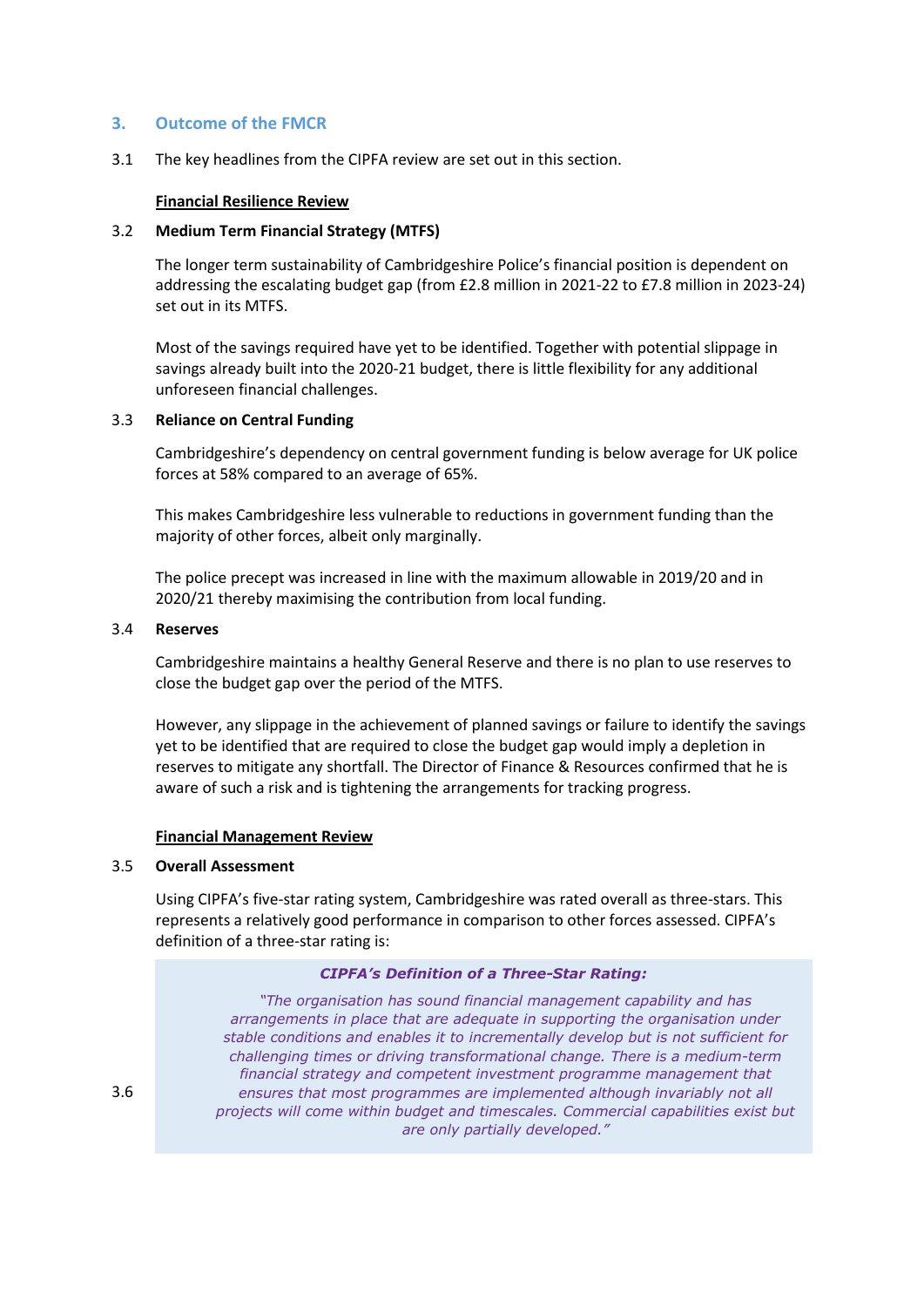| <b>Current Snapshot</b>            | <b>Management dimensions</b> |               |                |                     |
|------------------------------------|------------------------------|---------------|----------------|---------------------|
| <b>Financial management styles</b> | Leadership                   | <b>People</b> | <b>Process</b> | <b>Stakeholders</b> |
| <b>Delivering Accountability</b>   | $****$                       | $***$         | ****           | *****               |
| <b>Supporting performance</b>      | $**$                         | $\ast$        | $***$          | $***$               |
| <b>Enabling transformation</b>     | $**$                         | $***$         | $\star$        | $***$               |
|                                    |                              |               |                |                     |
| <b>Overall Rating</b>              | $***$                        |               |                |                     |

- 3.7 Looking first at the vertical columns, Cambridgeshire scored highest in the management dimensions of 'Stakeholders' and 'Leadership' and less well in the 'People' dimension (in common with many other organisations). The reference to 'People' does not refer to the calibre of individuals – indeed we were impressed with those we interviewed – but rather to the tendency for business partnering to focus on routine operational issues, rather than strategic challenge or financial insight. The introduction of a financial competency framework would help to identify any skills gaps and thus the training or other support that budget holders and finance staff might require.
- 3.8 Turning to the rows on management styles, the Constabulary scores most strongly in the 'Delivering Accountability' style. This style is most closely related to the traditional role of finance and reflects the rigor of its existing centralised approach to the management of revenue and capital expenditure. The Constabulary's scores are weaker in the 'Supporting Performance' and 'Enabling Transformation' styles as there is limited delegation of budgets to operational staff and thus limited progress in 'bottom-up' initiatives to pursue value for money.
- 3.9 The FMCR report set out the issues and recommendations to be addressed in order for the Constabulary to modernise its approach to financial management and attain the improvement target set out below.

| <b>IMPROVEMENT TARGET</b>         | <b>Management Dimensions</b> |               |                  |                     |
|-----------------------------------|------------------------------|---------------|------------------|---------------------|
| <b>Financial Management Style</b> | <b>Leadership</b>            | <b>People</b> | <b>Processes</b> | <b>Stakeholders</b> |
| <b>Delivering Accountability</b>  | $****$                       | $***$         | $****$           | *****               |
| <b>Supporting Performance</b>     | $****$                       | $***$         | $****$           | $****$              |
| <b>Enabling Transformation</b>    | ****                         | $***$         | $***$            | ****                |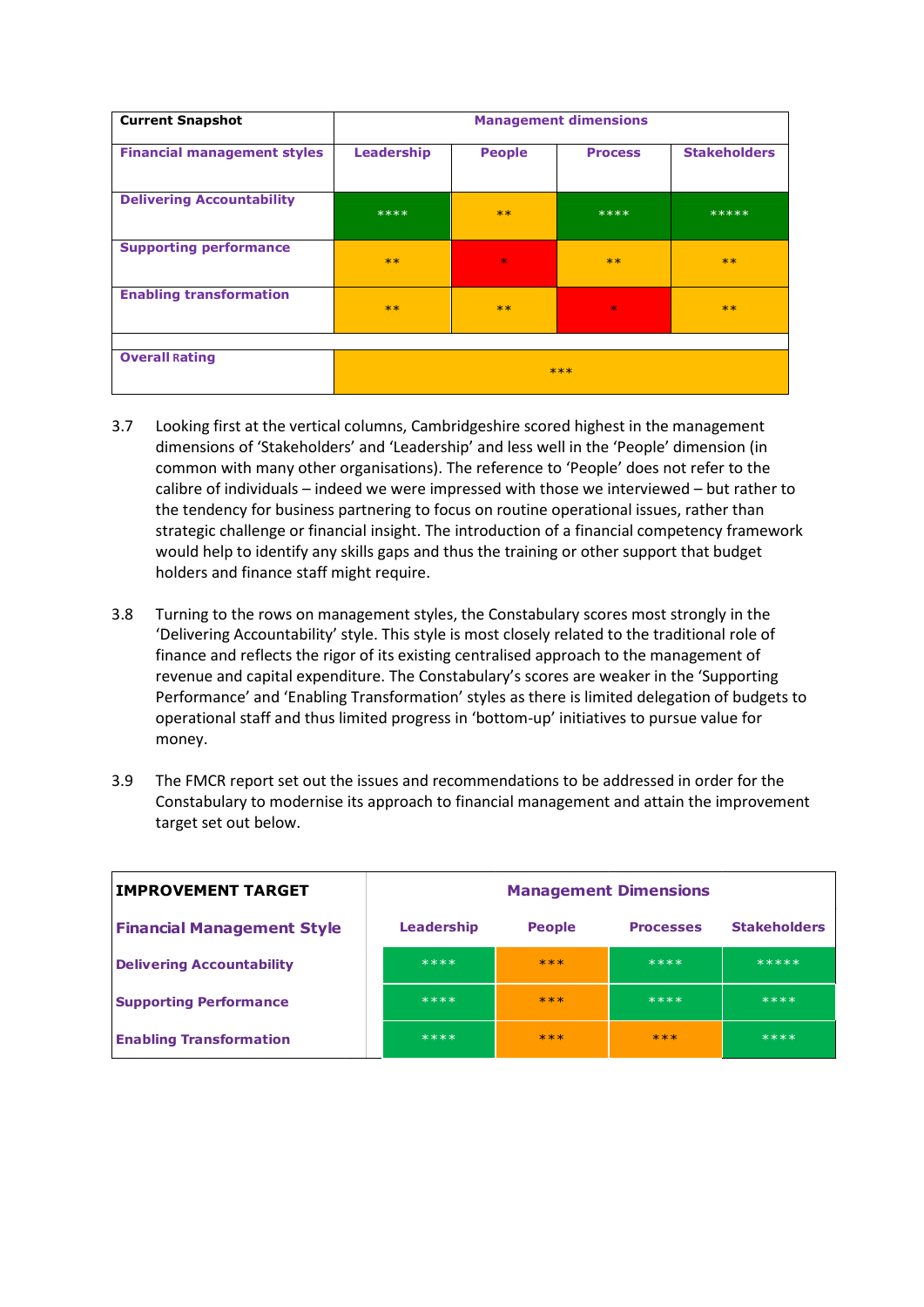### **Strengths**

- 3.10 The review also identified many positive comments which should be noted with the CIPFA work highlighting the following key strengths:
	- The finance team has demonstrated commitment and professionalism in how it has maintained financial control within the Constabulary despite staffing reductions to meet efficiency savings. There remains, for example, a firm handle on the overall financial position, with regular reports to the Chief Officer Team, that supports overall budgetary control.
	- A clearly set out Medium-Term Financial Plan which reflects the identification of anticipated operational pressures through Strategic Threat and Risk Assessments (STRA) and the intention to establish financial stability.
	- A demonstrable commitment by the Chief Constable, Acting Police and Crime Commissioner (PCC), Director of Finance & Resources, senior officers and independent non-executive members to raise financial awareness and to address the forecast spending gap from 2021-22 onwards through savings.
	- Strong risk management and internal control arrangements including effective oversight by internal audit and the Audit and Risk Committee.
	- A good, close working relationship between the Director of Finance & Resources, the Chief Constable and the PCC.
	- Timely preparation of the financial statements with a clean audit opinion, providing external stakeholders with evidence of the integrity of its financial conduct and performance.

### **4. The Improvement Plan**

- 4.1 The Improvement Plan from the FMCR is provided at Appendix 1 and sets out the need for a change management programme in relation to financial management that is organisation wide. If fully implemented, it would improve the star ratings achieved by Cambridgeshire.
- 4.2 The key components of such a change management programme include:
	- Greater delegation of budgets currently held centrally.
	- Implementing self-service for financial management reporting and forecasting.
	- Establishing a more strategic approach in finance based on the finance business partner model.
	- Redefining the financial management responsibilities and accountabilities of budget holders in line with the recommendations for greater budget delegation and self-service.
	- Defining the finance offer to the organisation and the expectations placed on budget holders through an SLA.
	- Producing a financial management competencies framework to identify the skills required organisation-wide supported by appropriate training programmes to fill skills gaps including amongst budget holders.
	- Addressing the behavioural/cultural issues inherent in any change programme of this nature.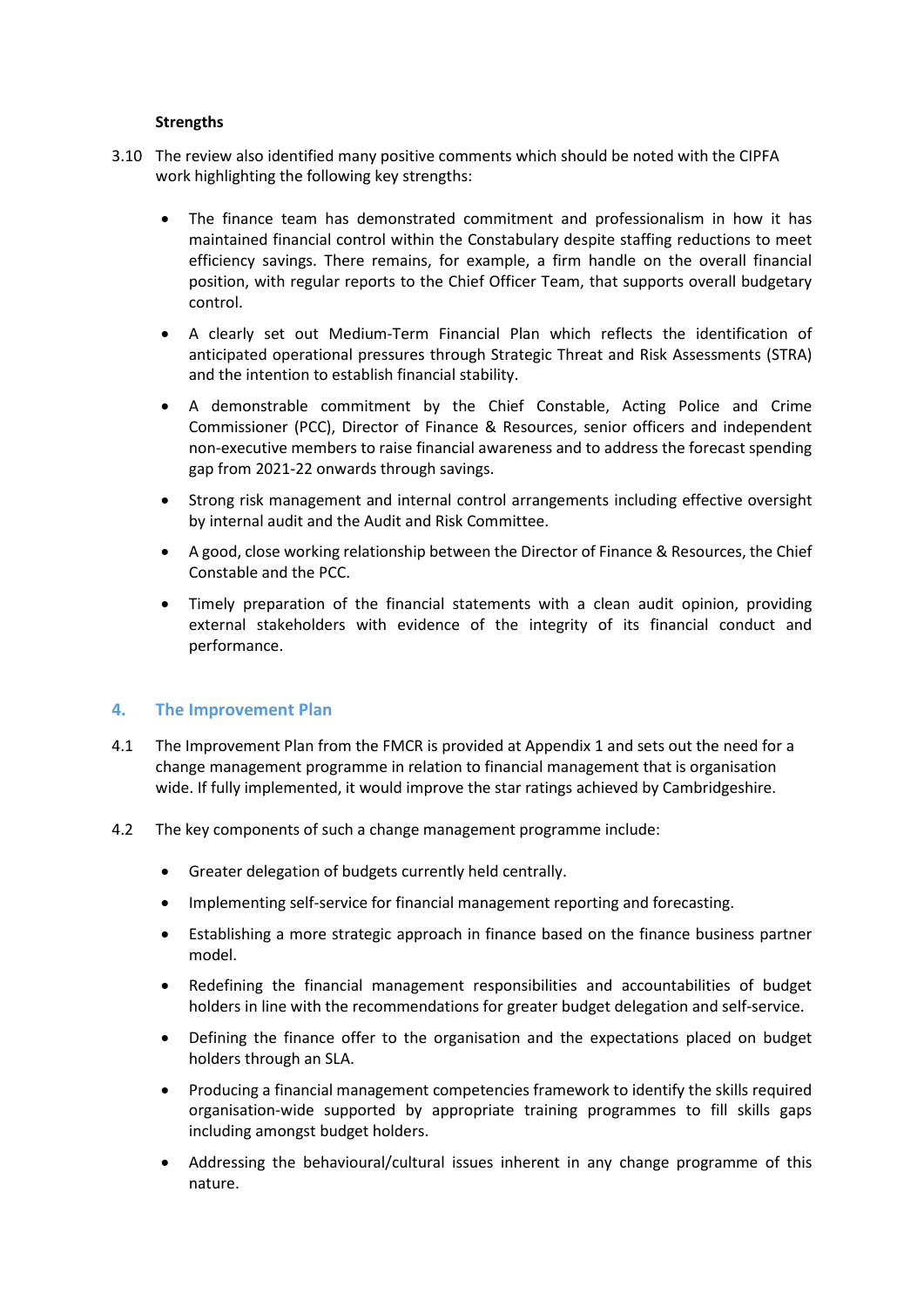# **5. Project Management**

- 5.1 In order to deliver the Improvement Plan project management arrangements have been put in place. The Senior Responsible Officer is the CFO and Director of Resources and a project team consisting of:
	- Senior members of the Finance team;
	- BCH Financial Systems team representatives;
	- The Cambridgeshire Human Resources Business Partner;
	- A budget holder representative at Superintendent level to provide and inform the view from the business;
	- Project management support from the Organisational Improvement Centre; with
	- Other service representatives as and when required for specific elements of the plan.
- 5.2 Project Team meetings will be set up monthly to monitor progress, resolve issues and agree further action that may be required. The improvement plan will be tracked and regularly updated for the Project Team meetings and periodic updates will be reported through to the Force Executive Board.
- 5.3 Other key stakeholders being the OPCC and the Joint Audit Committee will also receive this report for consideration and comment.

### **6. Timelines**

- 6.1 Work is ongoing to deliver the action plan. However, there are some aspects of the plan that will take longer to implement. Firstly, the introduction of e-procurement to introduce automated workflow to the procurement of goods and services. Secondly, collaborative planning which is an automated financial management reporting tool which interfaces directly with the general ledger making the monthly monitoring of budget forecasts by budget managers and the finance team more efficient.
- 6.2 There are some elements that may be more complex to deliver around the budgeting approach and the implementation of processes around e-procurement, the latter being dependent on resource available to implement the changed arrangements in Cambridgeshire.
- 6.3 Updates will be reported through to the Chief Constable's Force Executive Board as appropriate.

# **7. Financial Consideration**

- 7.1 As the majority of the actions in the plan are with finance, a temporary 12 month Project Accountant will be recruited to provide the added capacity to deliver the e-procurement and collaborative planning change projects.
- 7.2 Beyond the temporary Accountant it is not expected that there will be the need for additional financial investment to achieve the improvement plan as the actions are related to process,